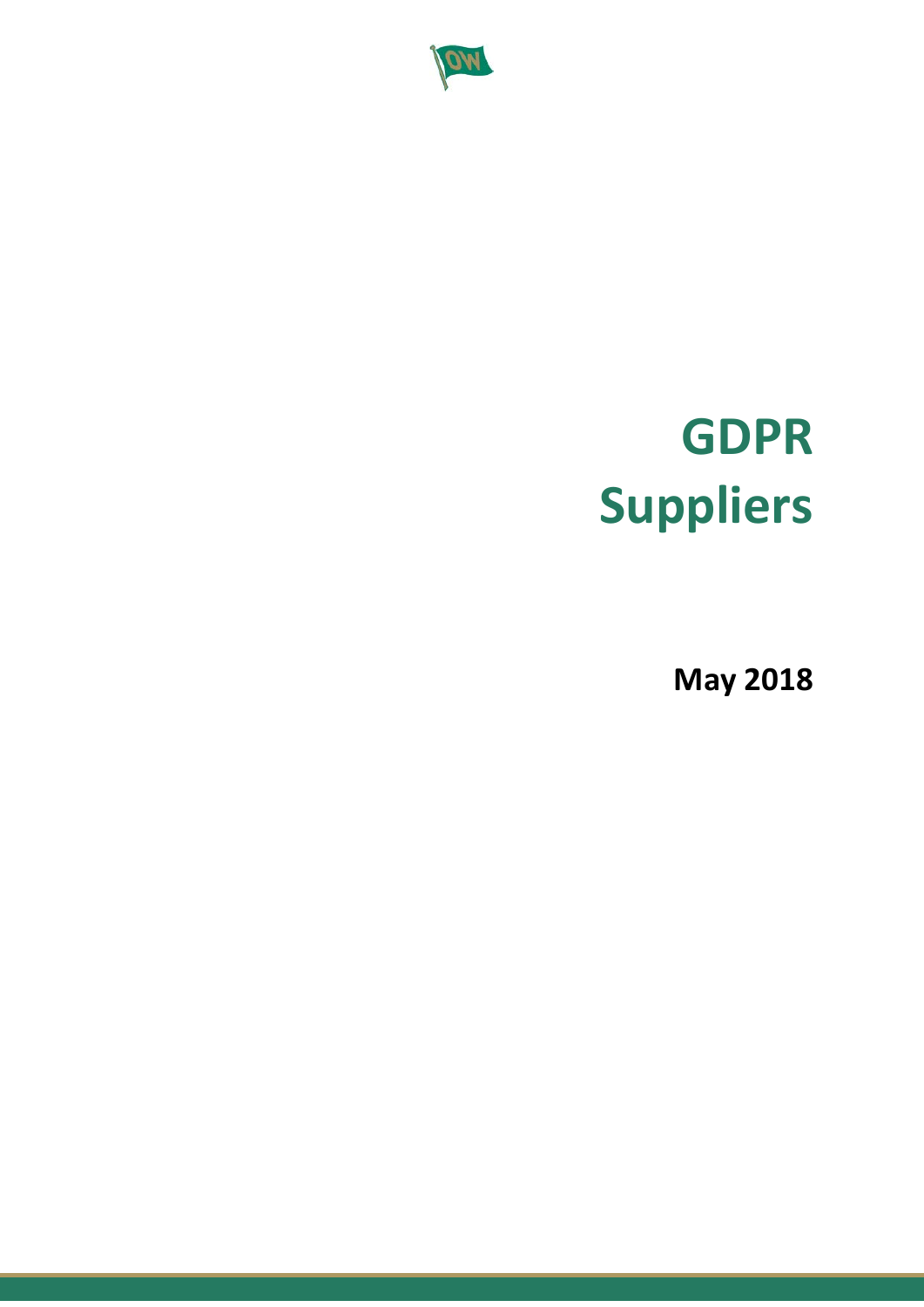# **INDEX**

| Communication between employees and external persons in the service  4 |  |
|------------------------------------------------------------------------|--|
|                                                                        |  |
|                                                                        |  |
|                                                                        |  |
|                                                                        |  |
|                                                                        |  |
|                                                                        |  |
|                                                                        |  |
|                                                                        |  |
|                                                                        |  |
|                                                                        |  |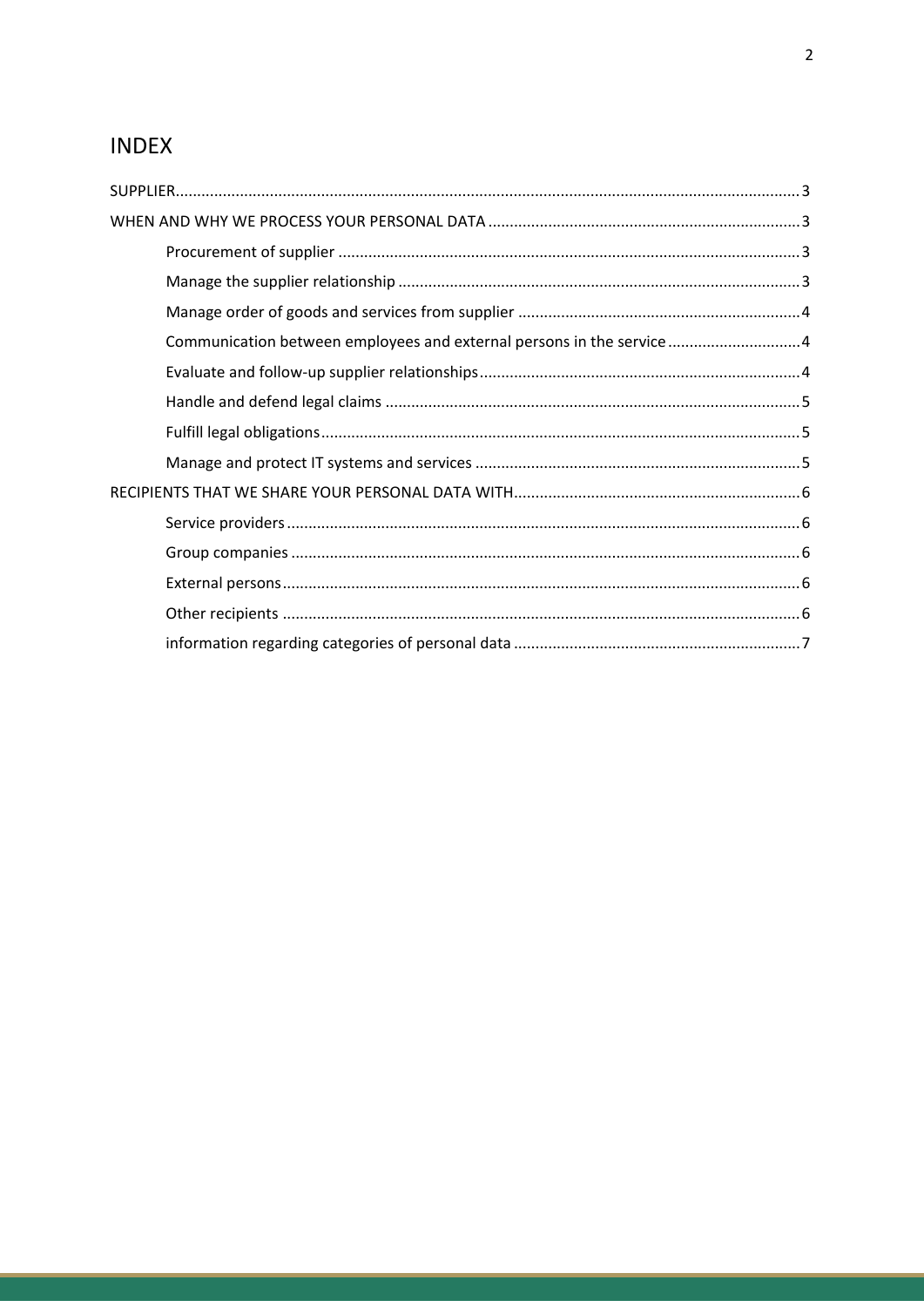# <span id="page-2-0"></span>**SUPPLIER**

You are a contact person of a supplier if the company that you work for provides goods and services to us.

Your personal data is collected from yourself, your employer or the company you work for or other external persons that share your information with us. In certain cases we may collect personal data about you from publically available sources, e.g. websites and social media platforms.

# <span id="page-2-1"></span>**WHEN AND WHY WE PROCESS YOUR PERSONAL DATA**

<span id="page-2-2"></span>We process your personal data for the following purposes:

## **Procurement of supplier**

In connection with the procurement of a new supplier we process your personal data, e.g. to collect contact details to you as a contact person for the supplier prior to issuing a request for proposal (RFP), to collect documentation and to complete the procurement process.

| Legitimate interest. The processing is necessary<br>Identity information, including<br>$\bullet$<br>in order to satisfy our legitimate interest of<br>personal identification number (in case<br>carrying out procurement of suppliers.<br>of a sole proprietorship)<br>Information regarding qualifications<br>$\bullet$<br>The processing of personal identification number<br>Contact details<br>$\bullet$<br>is necessary having regarding to the purpose of<br>Organisational information | <b>Categories of personal data</b> | Legal basis     |
|------------------------------------------------------------------------------------------------------------------------------------------------------------------------------------------------------------------------------------------------------------------------------------------------------------------------------------------------------------------------------------------------------------------------------------------------------------------------------------------------|------------------------------------|-----------------|
|                                                                                                                                                                                                                                                                                                                                                                                                                                                                                                |                                    | the processing. |

**Storage period:** Your personal is stored during the procurement process and for a period of ten (10) years thereafter in order to satisfy our legitimate interest of managing and defending legal claims and for such period thereafter which is necessary in order to manage the claim.

## <span id="page-2-3"></span>**Manage the supplier relationship**

We process your personal data in order to manage the supplier relationship, e.g. to register your contact information in our supplier database, manage supplier invoices and to manage and archive supplier agreements.

| Categories of personal data                                                                                                                          | Legal basis                                                                                                                            |
|------------------------------------------------------------------------------------------------------------------------------------------------------|----------------------------------------------------------------------------------------------------------------------------------------|
| Identity information, including<br>$\bullet$<br>personal identification number (in case<br>of a sole proprietorship)<br>Contact details<br>$\bullet$ | Legitimate interest. The processing is necessary<br>in order to satisfy our legitimate interest of<br>managing supplier relationships. |
| Organisational information<br>$\bullet$                                                                                                              | The processing of personal identification number<br>is necessary having regarding to the purpose of<br>the processing.                 |

**Storage period:** Your personal data is stored during such period that you are a contact person for the supplier and for ten (10) years thereafter in order to satisfy our legitimate interest of managing and defending legal claims and for such period thereafter which is necessary in order to manage the claim. Personal data in accounting material is stored for a period of seven (7) years calculated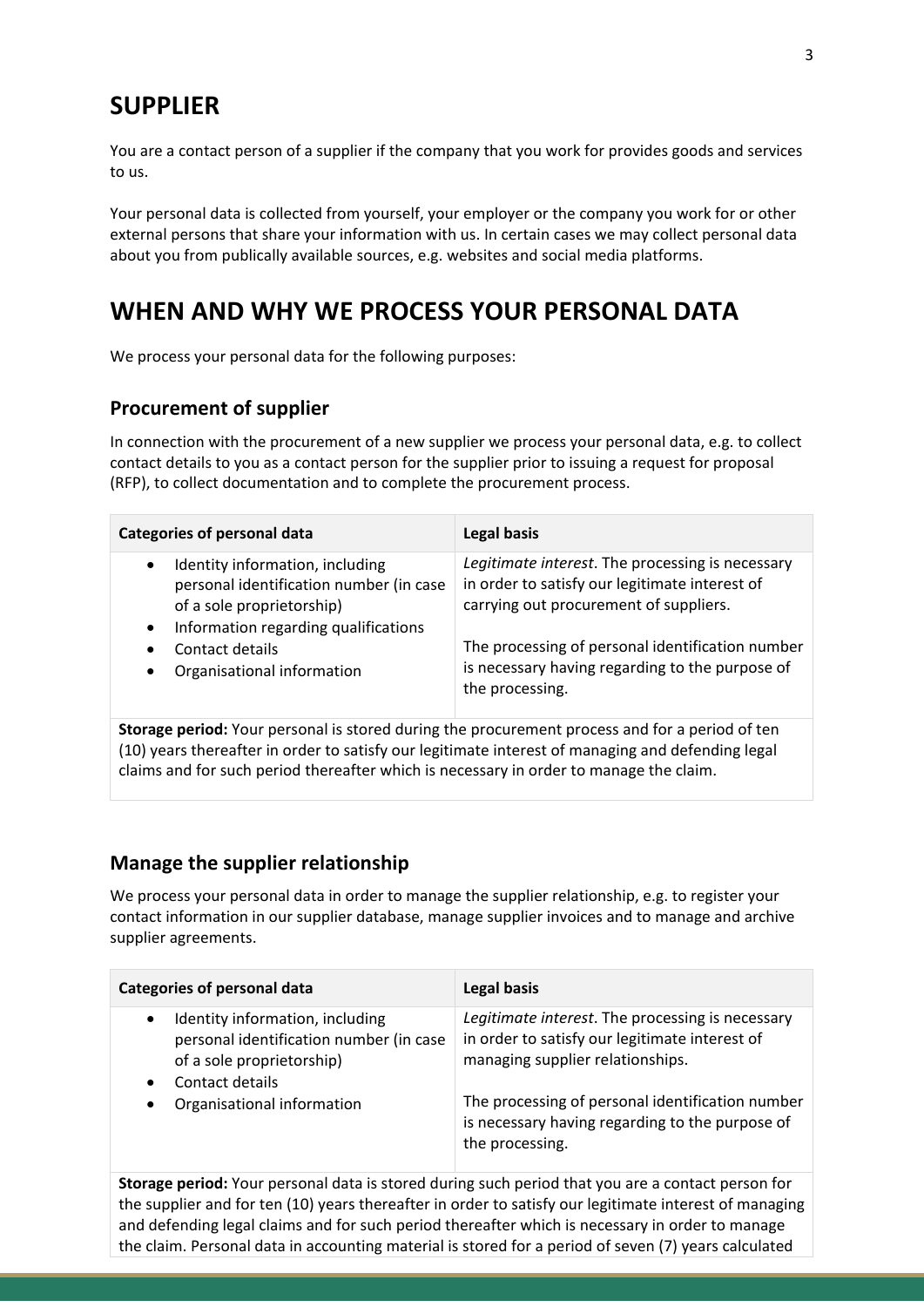from the end of the calendar year when the relevant fiscal year ended in order to fulfill legal obligations (bookkeeping and accounting requirements under the Accounting Act (1999:1078)).

## <span id="page-3-0"></span>**Manage order of goods and services from supplier**

In order to manage an order of goods and services from the company you work for, we process your personal data, e.g. to handle order confirmations and complaints.

| Categories of personal data                                                                                           | Legal basis                                                                                                                              |
|-----------------------------------------------------------------------------------------------------------------------|------------------------------------------------------------------------------------------------------------------------------------------|
| Your communication<br>Identity information<br>$\bullet$<br>Contact details<br>Organisational information<br>$\bullet$ | Legitimate interest. The processing is necessary<br>in order to satisfy our legitimate interest of<br>managing orders from the supplier. |

**Storage period:** Your personal data is stored during such period that is necessary in order to manage the order and for ten (10) years thereafter in order to satisfy our legitimate interest of managing and defending legal claims and for such period thereafter which is necessary in order to manage the claim. Personal data in accounting material is stored for a period of seven (7) years calculated from the end of the calendar year when the relevant fiscal year ended in order to fulfill legal obligations (bookkeeping and accounting requirements under the Accounting Act (1999:1078)).

## <span id="page-3-1"></span>**Communication between employees and external persons in the service**

We process your personal data as a contact person of a supplier in order to communicate with you, other employees and external persons in the service.

| <b>Categories of personal data</b>                                                                                                                                                                   | Legal basis                                                                                                                                                                            |
|------------------------------------------------------------------------------------------------------------------------------------------------------------------------------------------------------|----------------------------------------------------------------------------------------------------------------------------------------------------------------------------------------|
| Your communication<br>$\bullet$<br>Identity information<br>$\bullet$<br>Contact details<br>$\bullet$<br>Information regarding qualifications<br>$\bullet$<br>Organisational information<br>$\bullet$ | Legitimate interest. The processing is necessary<br>in order to satisfy our legitimate interest of<br>enabling communication between employees<br>and external persons in the service. |

**Storage period:** Your personal data is stored for a period of ten (10) years calculated from the date of the last communication in the same conversation in order to satisfy our legitimate interest of managing and defending all types of legal claims.

## <span id="page-3-2"></span>**Evaluate and follow-up supplier relationships**

We process, to the extent it is necessary, your personal data to evaluate and follow-up on our supplier relationships.

| <b>Categories of personal data</b> | Legal basis                                      |
|------------------------------------|--------------------------------------------------|
| Identity information               | Legitimate interest. The processing is necessary |
| • Organisational information       | in order to satisfy our legitimate interest of   |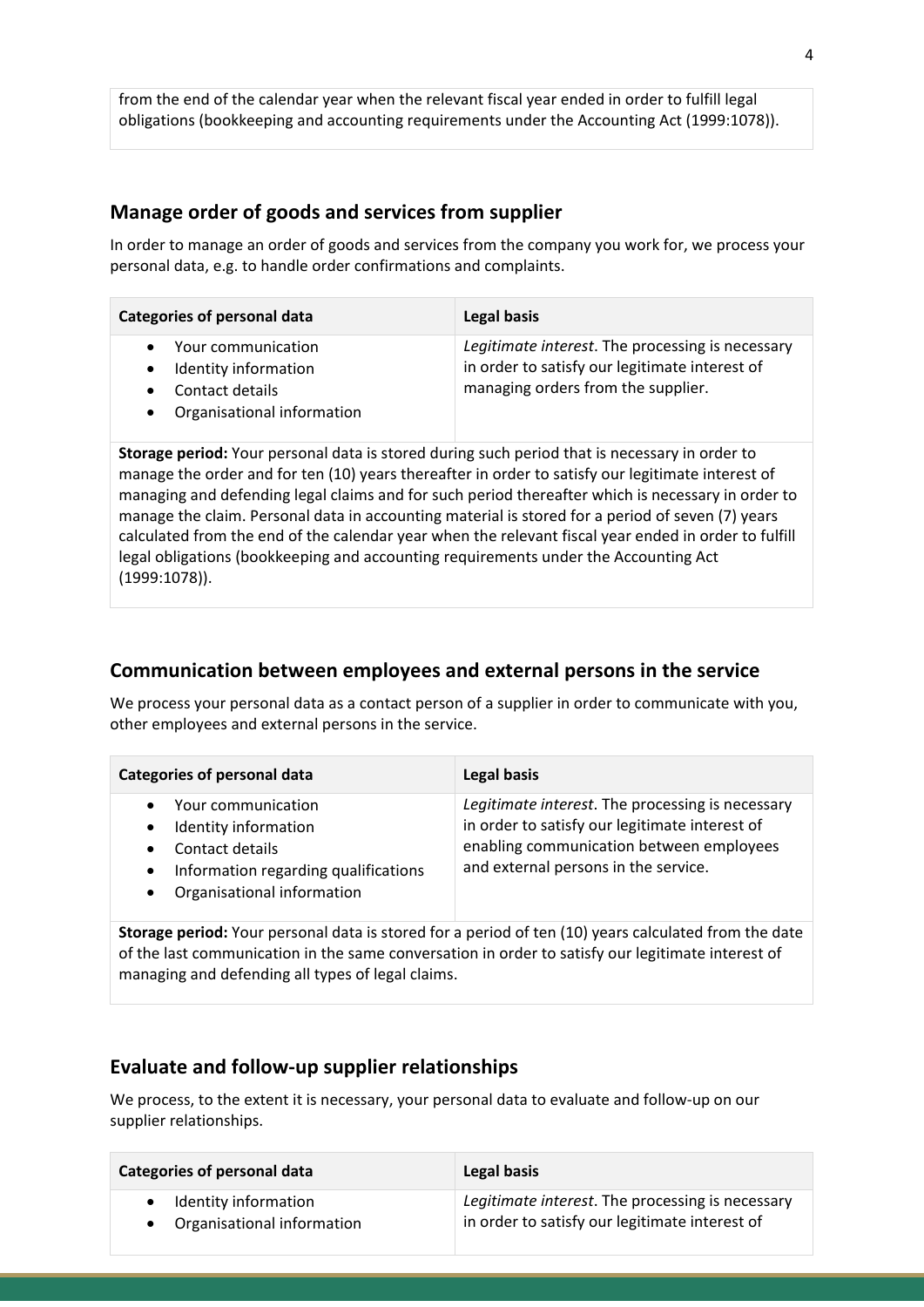|                                                                                           | evaluating and to follow-up our supplier<br>relationships. |  |
|-------------------------------------------------------------------------------------------|------------------------------------------------------------|--|
| Storage period: Reports on an aggregated level which do not contain any personal data and |                                                            |  |
| statistics are stored until further notice or until they are deleted.                     |                                                            |  |

## <span id="page-4-0"></span>**Handle and defend legal claims**

We process your personal data, to the extent it is necessary, to handle and defend legal claims, e.g. in case of a dispute or litigation.

| <b>Categories of personal data</b>                                                                                                         | Legal basis                                                                                                                                |  |
|--------------------------------------------------------------------------------------------------------------------------------------------|--------------------------------------------------------------------------------------------------------------------------------------------|--|
| Your communication<br>Identity information, including<br>$\bullet$<br>personal identification number (in case<br>of a sole proprietorship) | Legitimate interest. The processing is necessary<br>in order to satisfy our legitimate interest of<br>handling and defending legal claims. |  |
| Contact details<br>Organisational information                                                                                              | The processing of personal identification number<br>is necessary having regarding to the purpose of<br>the processing.                     |  |
| Storage period: Your personal data is stored for such period that is necessary for this purpose.                                           |                                                                                                                                            |  |

# <span id="page-4-1"></span>**Fulfill legal obligations**

We process your personal data in order to fulfil legal obligations, e.g. bookkeeping and accounting requirements and obligations under data protection regulations.

| <b>Categories of personal data</b>                                                                                                                |  | Legal basis                                                                                 |
|---------------------------------------------------------------------------------------------------------------------------------------------------|--|---------------------------------------------------------------------------------------------|
| All categories of personal data that<br>$\bullet$<br>have been collected and which are<br>necessary in order to fulfill each legal<br>obligation. |  | Legal obligation. The processing is necessary in<br>order to fulfill our legal obligations. |
| Storage period: Your personal data is stored for such period that is necessary in relation to each<br>legal obligation.                           |  |                                                                                             |

# <span id="page-4-2"></span>**Manage and protect IT systems and services**

In order to manage and protect our IT systems and services, e.g. upon logging, troubleshooting, backup, change and problem management in systems and in connection with potential IT incidents, we process, to the extent necessary, your personal data.

| Categories of personal data                      | Legal basis                                                                                                                                                   |
|--------------------------------------------------|---------------------------------------------------------------------------------------------------------------------------------------------------------------|
| All categories of personal data stated<br>above. | Legitimate interest. The processing is necessary<br>in order to satisfy our legitimate interest of<br>managing and protecting our IT systems and<br>services. |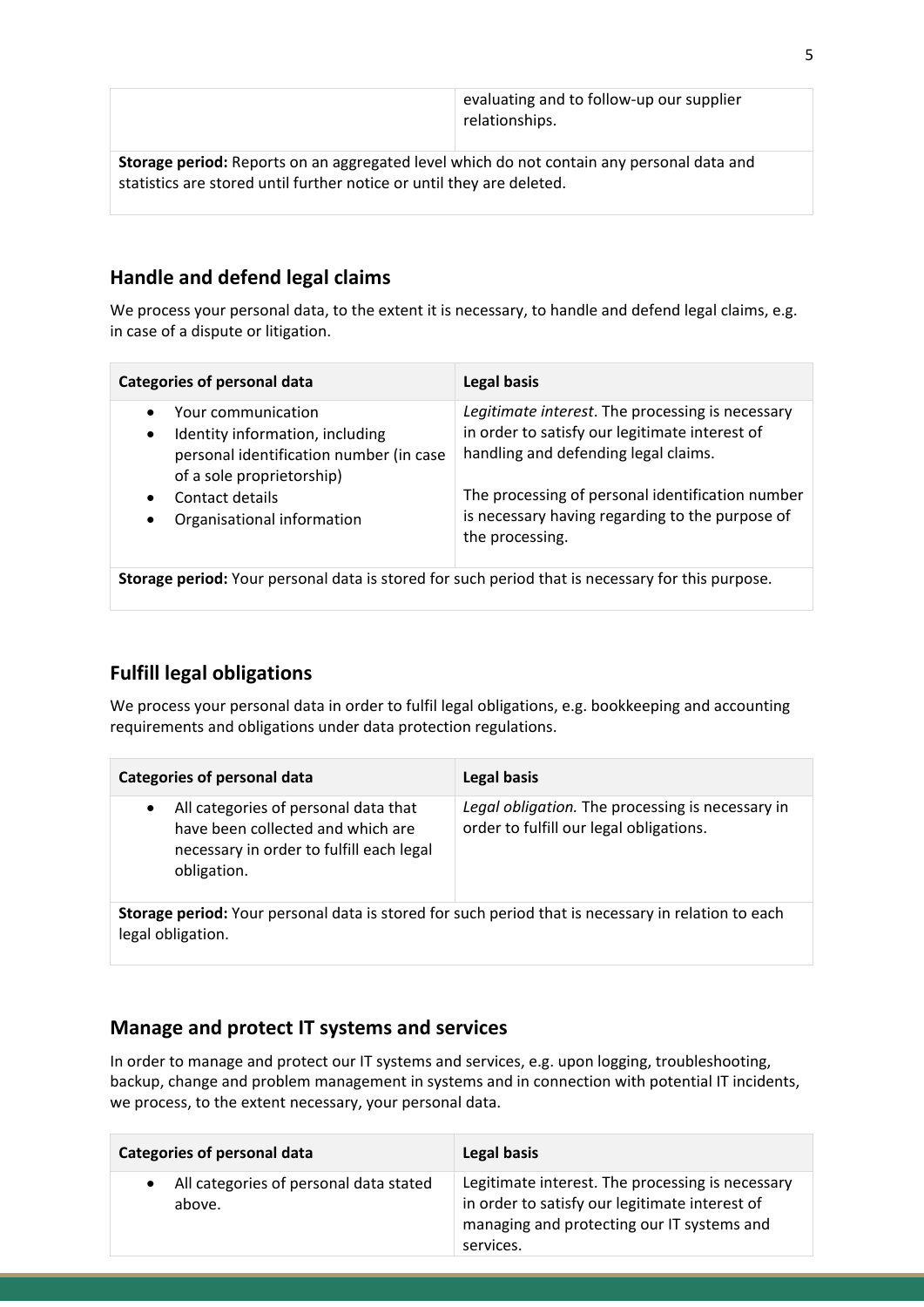The processing of personal identification number is necessary having regarding to the purpose of the processing.

**Storage period:** Your personal data is stored during the same period that is stated in relation to each purpose of the processing of your personal data above. Personal data in logs are stored for troubleshooting and incident handling during a period of 13 months calculated from the date of the logging event.

# <span id="page-5-0"></span>**RECIPIENTS THAT WE SHARE YOUR PERSONAL DATA WITH**

Where necessary, we share your personal data with others. The recipient is the data controller for the processing of your personal data, unless we have stated otherwise.

<span id="page-5-1"></span>We share your personal data with:

## **Service providers**

In order to fulfil the purposes of the processing of your personal data, we share personal data with service providers that we have engaged. These service providers provide IT services to us (such as operation, technical support and maintenance of IT systems). The service providers may only process your personal data for these purposes and in accordance with our instructions and not for their own purposes. We are the data controller for the processing of personal data that the service providers carry out on our behalf.

## <span id="page-5-2"></span>**Group companies**

We share your personal data with group companies that provide services to us, e.g. IT services. We are the data controller for the processing of personal data that the group companies carry out on our behalf.

#### <span id="page-5-3"></span>**External persons**

In connection with communication with external persons we share the personal data, that you yourself or others have provided, with the external persons.

| <b>Categories of personal data</b>                                                                                    | Legal basis for the transfer                                                                                                                                                           |
|-----------------------------------------------------------------------------------------------------------------------|----------------------------------------------------------------------------------------------------------------------------------------------------------------------------------------|
| Your communication<br>Identity information<br>$\bullet$<br>Contact details<br>Organisational information<br>$\bullet$ | Legitimate interest. The processing is necessary<br>in order to satisfy our legitimate interest of<br>enabling communication between employees<br>and external persons in the service. |

## <span id="page-5-4"></span>**Other recipients**

In certain cases we share, if necessary, your personal data with other recipients for certain purposes (e.g. to fulfill legal obligations and to handle and defend legal claims). Examples of recipients are external advisors, authorities, courts, the police and potential buyers or sellers of the company.